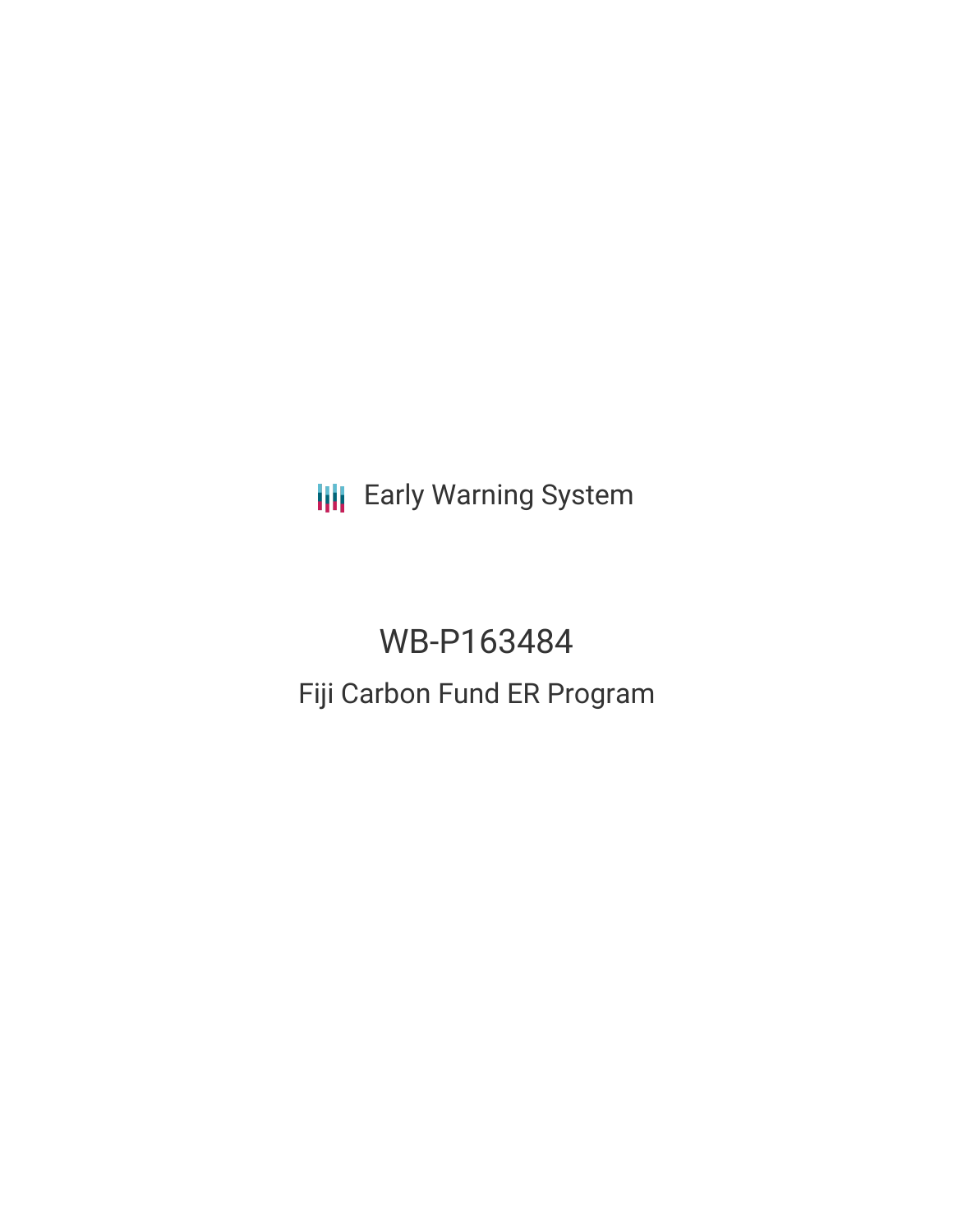

### **Quick Facts**

| <b>Countries</b>              | Fiji                           |
|-------------------------------|--------------------------------|
| <b>Financial Institutions</b> | World Bank (WB)                |
| <b>Status</b>                 | Active                         |
| <b>Bank Risk Rating</b>       | U                              |
| <b>Voting Date</b>            | 2020-07-08                     |
| <b>Borrower</b>               | Government of Fiji             |
| <b>Sectors</b>                | <b>Climate and Environment</b> |
| <b>Investment Type(s)</b>     | Grant                          |
| <b>Grant Amount (USD)</b>     | \$12.50 million                |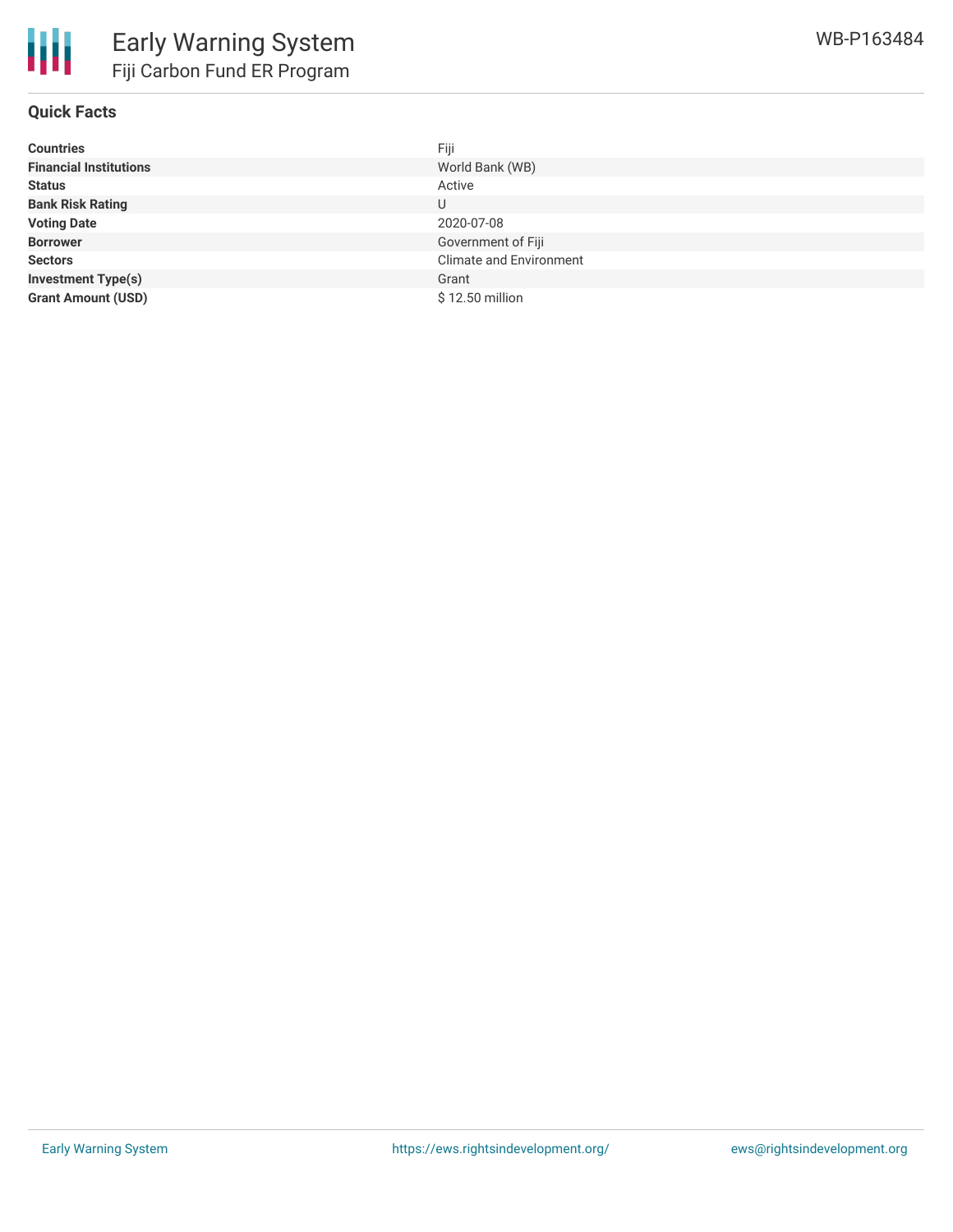

# **Project Description**

This project is about the Carbon Fund ER Program in Fiji.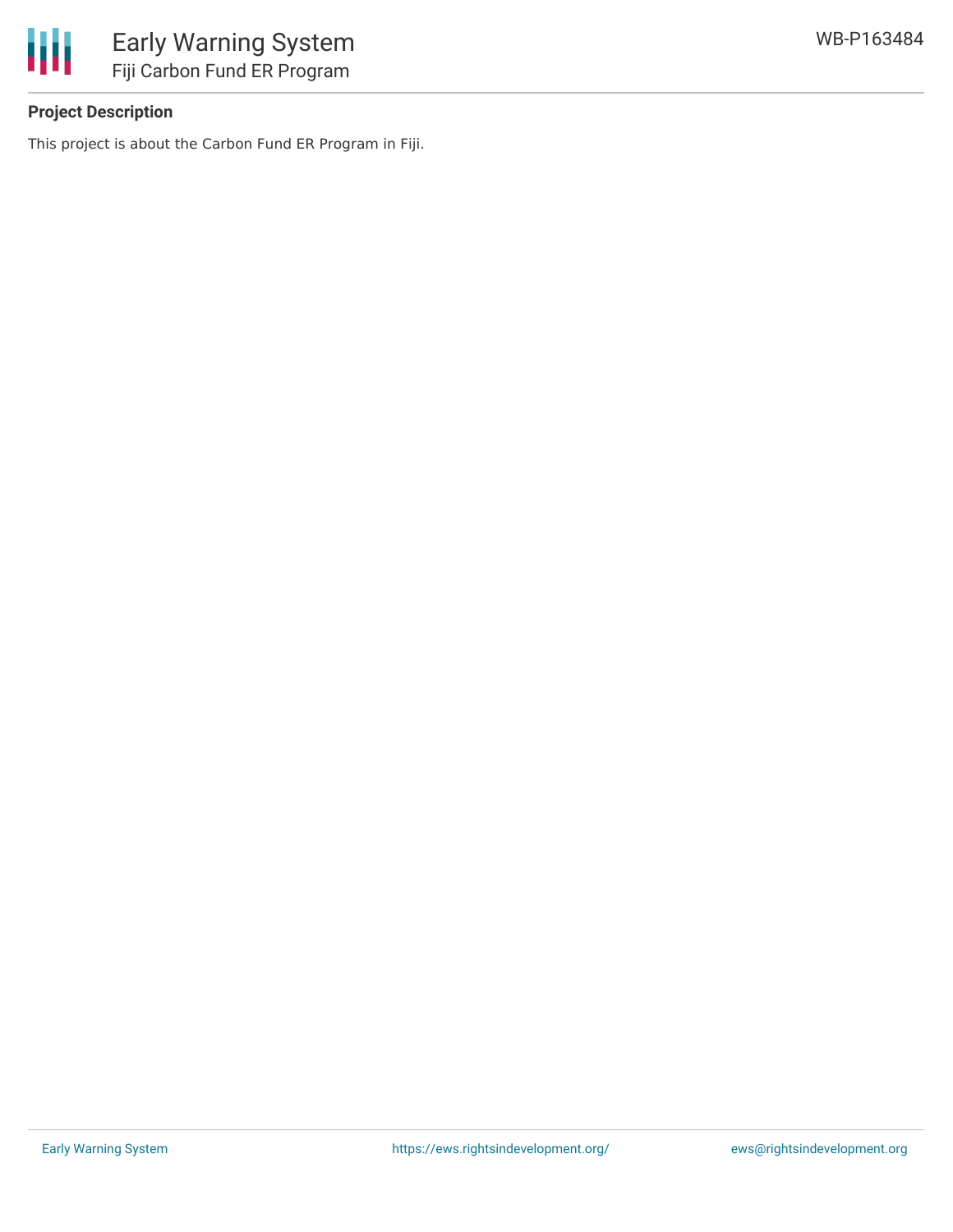

## **Investment Description**

World Bank (WB)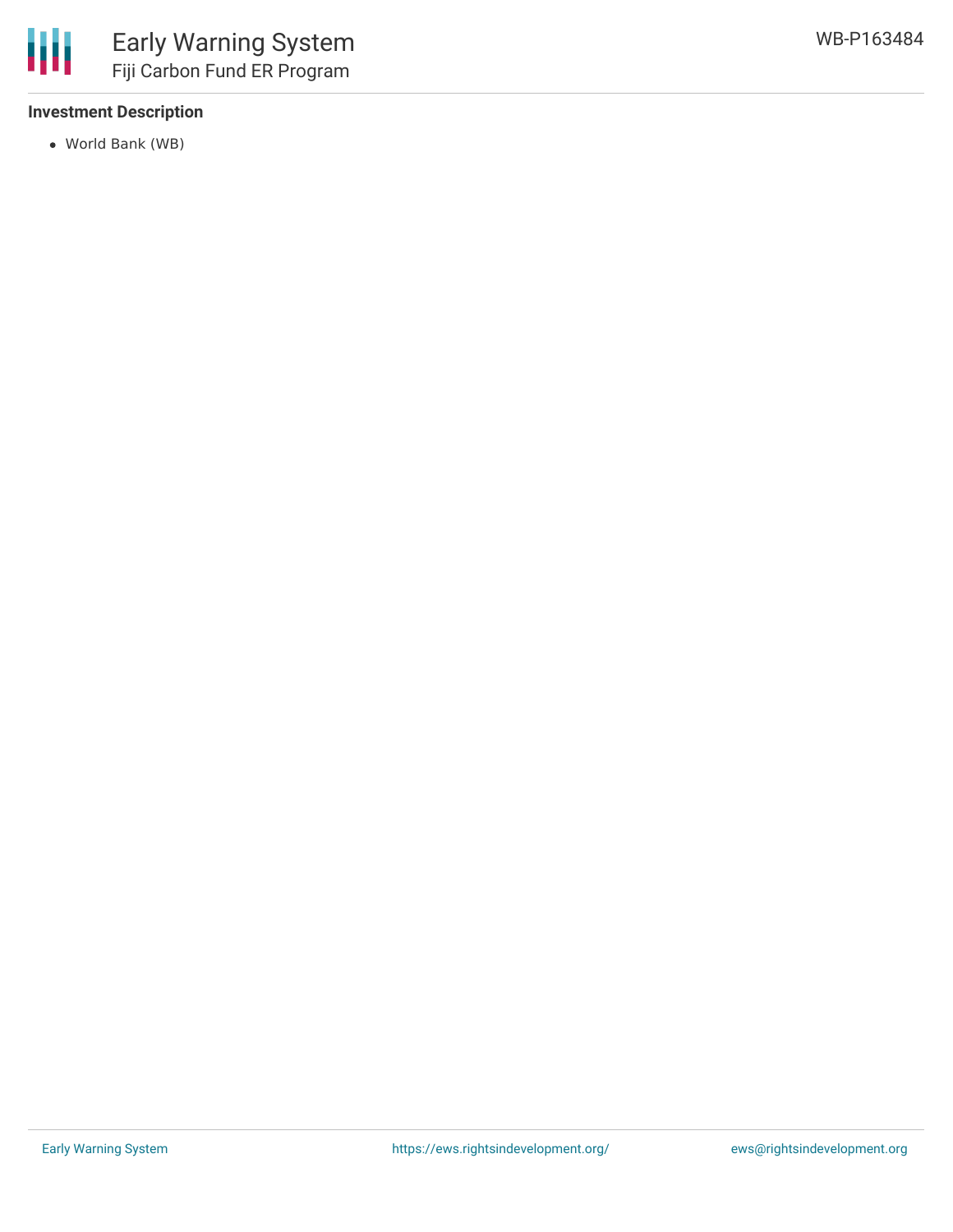

#### **Contact Information**

TWB

Ms. Anisi (Team Leader)

Project contacts not available at the time of disclosure.

#### ACCESS TO INFORMATION

To submit an information request for project information, you will have to create an account to access the Access to Information request form. You can learn more about this process at: https://www.worldbank.org/en/access-toinformation/request-submission

#### ACCOUNTABILITY MECHANISM OF THE WORLD BANK

The World Bank Inspection Panel is the independent complaint mechanism and fact-finding body for people who believe they are likely to be, or have been, adversely affected by a World Bank-financed project. If you submit a complaint to the Inspection Panel, they may investigate to assess whether the World Bank is following its own policies and procedures for preventing harm to people or the environment. You can contact the Inspection Panel or submit a complaint by emailing ipanel@worldbank.org. Information on how to file a complaint and a complaint request form are available at: https://www.inspectionpanel.org/how-tofile-complaint